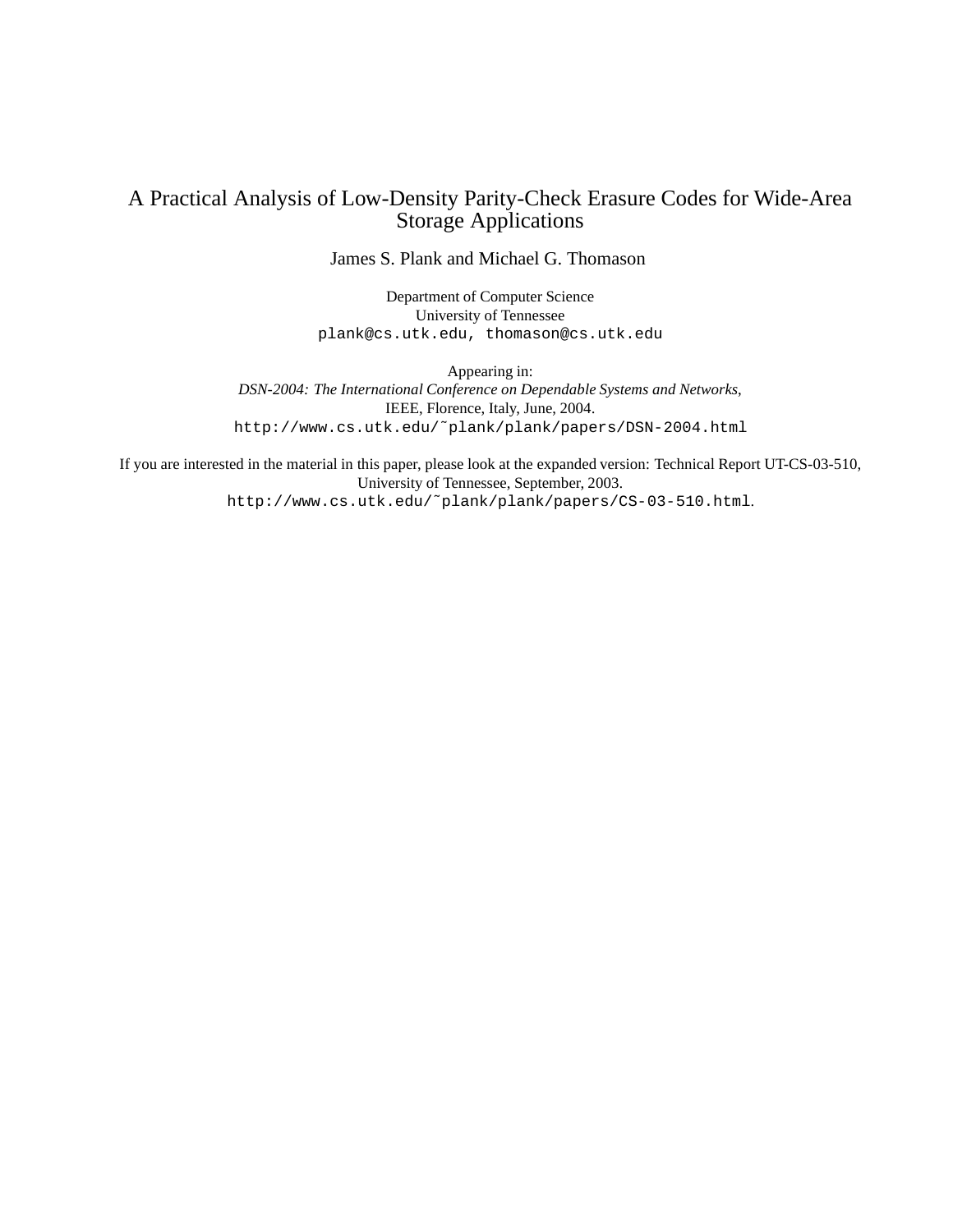# A Practical Analysis of Low-Density Parity-Check Erasure Codes for Wide-Area Storage Applications

James S. Plank and Michael G. Thomason<sup>∗</sup>

### **Abstract**

*As peer-to-peer and widely distributed storage systems proliferate, the need to perform efficient erasure coding, instead of replication, is crucial to performance and efficiency.* Low-Density Parity-Check (LDPC) *codes have arisen as alternatives to standard erasure codes, such as Reed-Solomon codes, trading off vastly improved decoding performance for inefficiencies in the amount of data that must be acquired to perform decoding. The scores of papers written on LDPC codes typically analyze their* collective *and* asymptotic *behavior. Unfortunately, their practical application requires the generation and analysis of* individual *codes for* finite *systems.*

*This paper attempts to illuminate the practical considerations of LDPC codes for peer-to-peer and distributed storage systems. The three main types of LDPC codes are detailed, and a huge variety of codes are generated, then analyzed using simulation. This analysis focuses on the performance of* individual *codes for* finite *systems, and addresses several important heretofore unanswered questions about employing LDPC codes in real-world systems.*

# **1 Introduction**

Peer-to-peer and widely distributed file systems typically employ replication to improve both the performance and fault-tolerance of file access. Specifically, consider a file system composed of storage nodes distributed across the wide area, and consider multiple clients, also distributed across the wide area, who desire to access a large file. The standard strategy that file systems employ is one where the file is partitioned into  $n$  blocks of a fixed size, and these blocks are replicated and distributed throughout the system. Such a scenario is depicted in Figure 1, where a single file is partitioned into eight blocks numbered one through eight, and each block is replicated on four of eight storage servers. Three separate clients are shown accessing the file in its entirety by attempting to download each of the eight blocks from a nearby server.



Figure 1: A widely distributed file system hosting a file partitioned into eight blocks, each block replicated four times. Three clients are depicted accessing the file from different network locations.

Replicated systems such as these provide both faulttolerance and improved performance over non-replicated storage systems. However, the costs are high. First, each block must be replicated  $m$  times to tolerate the failure of any  $m - 1$  servers. Second, clients must find close copies of each of the file's blocks, which can be difficult, and the failure or slow access of any particular block can hold up the performance of the entire file's access [AW03].

*Erasure encoding* schemes (schemes originally developed for communication on the *binary erasure channel (BEC)*) improve both the fault-tolerance and downloading performance of replicated systems [WK02, ZL02]. For example, with Reed-Solomon erasure encoding, instead of storing the blocks of the files themselves,  $n + m$  encodings of the blocks are calculated, and these are stored instead. Now the clients need only download *any* n blocks, and from these, the  $n$  blocks of the file may be calculated. Such a scenario is depicted in Figure 2, where 32 encoding blocks, labeled **A** through **Z** and **a** through **f** are stored, and the clients need only access the eight closest blocks to compute the file.

Reed-Solomon coding has been employed effectively

<sup>∗</sup>This material is based upon work supported by the National Science Foundation under grants ACI-0204007, ANI-0222945, and EIA-9972889, and the Department of Energy under grant DE-FC02- 01ER25465. Department of Computer Science, University of Tennessee, [plank,thomason]@cs.utk.edu.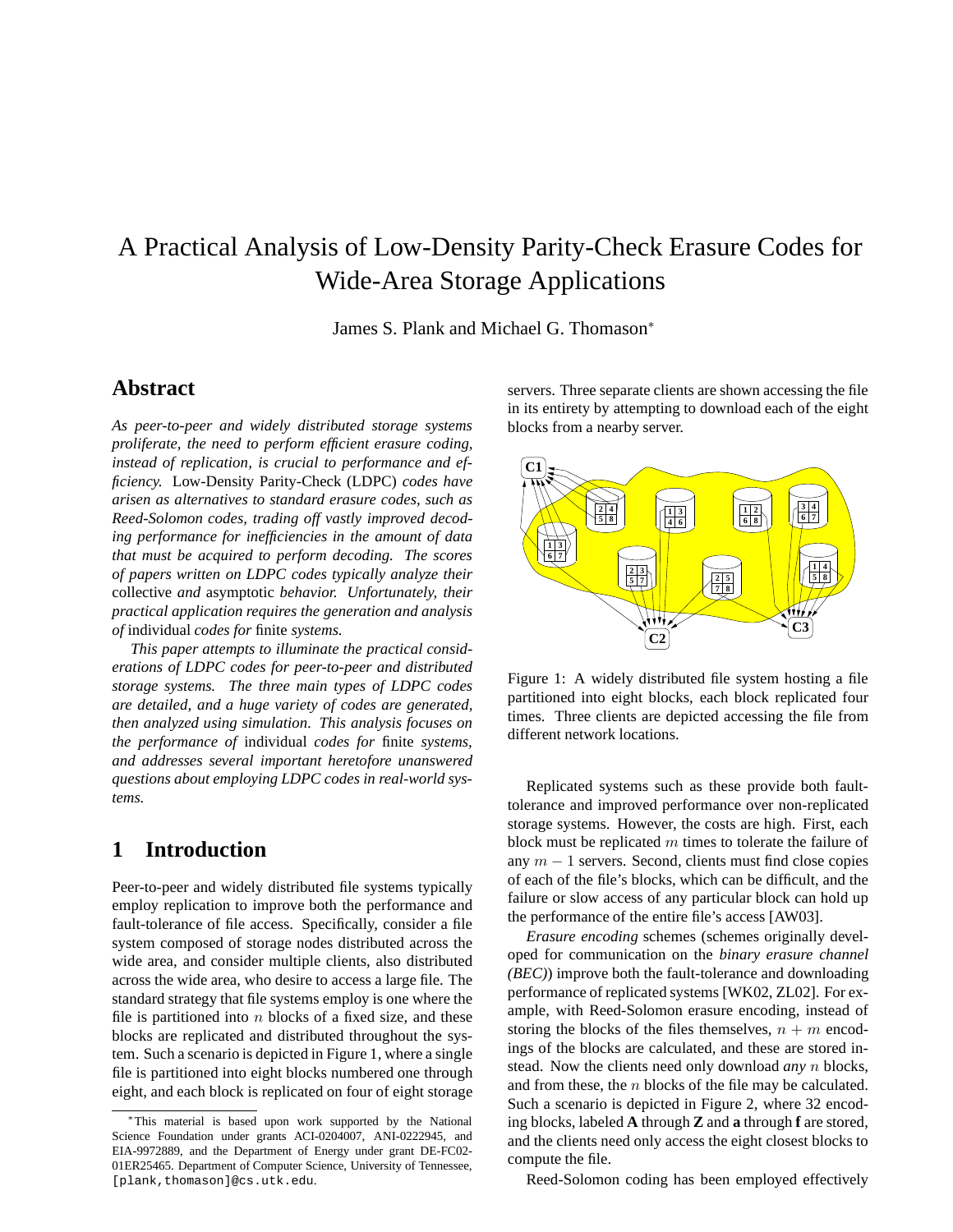

Figure 2: The same system as Figure 1, employing Reed-Solomon coding instead of replication. Again the file is partitioned into eight blocks, but now 32 encoding blocks are stored so that clients may employ *any* eight blocks to calculate the file.

in distributed storage systems [KBC+00, RWE+01], and in related functionalities such as fault-tolerant data structures [LS00], disk arrays [BM93] and checkpointing systems [Pla96]. However, it is not without costs. Specifically, encoding involves breaking each block into words, and each word is calculated as the dot product of two length-n vectors under Galois Field arithmetic, which is more expensive than regular arithmetic. Decoding involves the inversion of an  $n \times n$  matrix, and then each of the file's blocks is calculated with dot products as in encoding. Thus, as  $n$  grows, the costs of Reed-Solomon coding induce too much overhead [BLMR98].

In 1997, Luby *et al* published a landmark paper detailing a coding technique that thrives where Reed-Solomon coding fails [LMS<sup>+</sup>97]. Their codes, later termed "Tornado Codes," calculate  $m$  coding blocks from the  $n$  file blocks in linear time using only cheap exclusive-or (parity) operations. Decoding is also performed in linear time using parity; however, rather than requiring any  $n$  blocks for decoding as in Reed-Solomon coding, they require fn blocks, where f is an *overhead factor* that is greater than one, but approaches one as  $n$  approaches infinity. A content-distribution system called "Digital Fountain" was built on Tornado Code technology, and in 1998 its authors formed a company of the same name.

Tornado Codes are instances of a class of codes called *Low-Density Parity-Check (LDPC)* codes, which have a long history dating back to the 60's [Gal63], but have received renewed attention since the 1997 paper. Since 1998, the research on LDPC codes has taken two paths – Academic research has resulted in many publications about LDPC codes [RGCV03, WK03, SS00, RU03], and Digital Fountain has both published papers [BLM99, Lub02, Sho03] and received patents on various aspects of coding

techniques. $<sup>1</sup>$ </sup>

LDPC codes are based on graphs, which are used to define codes based solely on parity operations. Nearly all published research on LDPC codes has had the same mission – to define codes that approach "channel capacity" asymptotically. In other words, they define codes where the overhead factor,  $f$ , approaches one as n approaches infinity. It has been shown  $[LMS^+97]$  that codes based on regular graphs – those where each node has a constant incoming and outgoing cardinality – do not have this property. Therefore, the "best" codes are based on randomly generated irregular graphs. A class of irregular graphs is defined, based on probability distributions of node cardinalities, and then properties are proven about the ensemble characteristics of this class. The challenge then becomes to design probability distributions that generate classes of graphs that approach channel capacity. Hundreds of such distributions have been published in the literature and on the web (see Table 1 for 80 examples).

Although the probabilistic method [ASE92] with random graphs leads to powerful characterizations of LDPC ensembles, generating individual graphs from these probability distributions is a non-asymptotic, non-ensemble activity. In other words, while the properties of infinite collections of infinitely sized graphs is known, and while there has been some work in finite-length analysis [DPT<sup>+</sup>02], the properties of individual, finite-sized graphs, especially for small values of  $n$ , have not been explored to date. Moreover, these properties have profound practical consequences.

Addressing aspects of these practical consequences is the goal of this paper. Specifically, we detail how three types of LDPC graphs are generated from given probability distributions, and describe a method of simulation to analyze individual LDPC graphs. Then we generate a wide variety of LDPC graphs and analyze their performance in order to answer the following five practical questions:

- **1. What kind of overhead factors (**f**) can we expect for LDPC codes for small and large values of** n**?**
- **2. Are the three types of codes equivalent, or do they perform differently?**
- **3. How do the published distributions fare in producing good codes for finite values of** n**?**
- **4. Is there a great deal of random variation in code generation from a given probability distribution?**
- **5. How do the codes compare to Reed-Solomon coding?**

<sup>&</sup>lt;sup>1</sup>U.S. Patents #6,073,250, #6,081,909, #6,163,870, #6,195,777, #6,320,520 and #6,373,406. Please see Technical Report [PT03] for a thorough discussion of patent infringement issues involved with LDPC codes.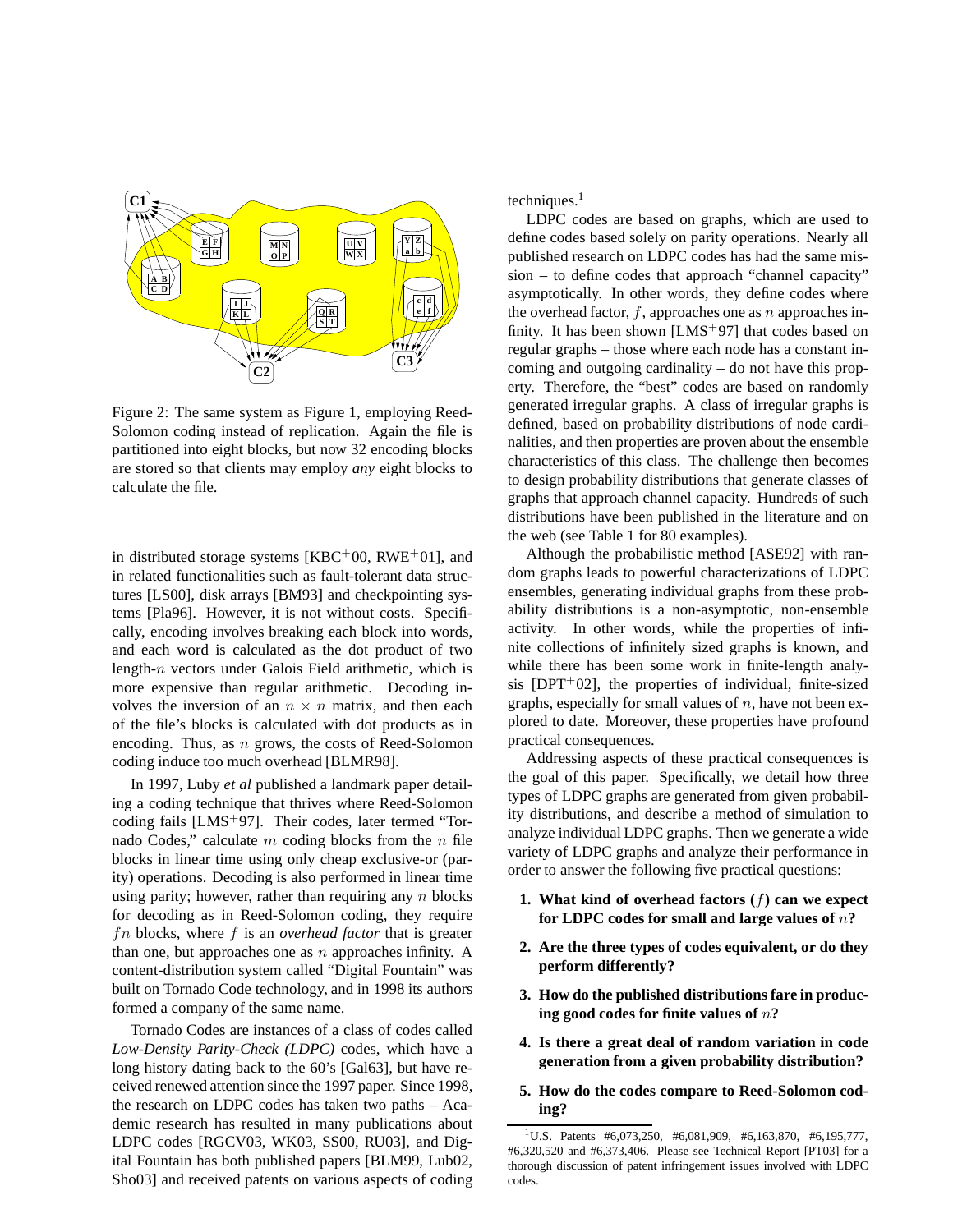In answering each question, we pose a challenge to the community to perform research that helps systems researchers make use of these codes. It is our hope that this paper will spur researchers on LDPC codes to include analyses of the non-asymptotic properties of individual graphs based on their research.

Additionally, for the entire parameter suite that we test, we publish probability distributions for the best codes, so that other researchers may duplicate and employ our research.

### **2 Three Types of LDPC Codes**

Three distinct types of LDPC codes have been described in the academic literature. All are based on bipartite graphs that are randomly generated from probability distributions. We describe them briefly here. For detailed presentations on these codes, and standard encoding/decoding algorithms, please see other sources [LMS+97, JKM00, Sho00, RU03, WK03].

The graphs have  $L+R$  nodes, partitioned into two sets – the *left* nodes,  $l_1, \ldots, l_L$ , and the *right* nodes,  $r_1, \ldots, r_R$ . Edges only connect left nodes to right nodes. A class of graphs  $G$  is defined by two probability distributions,  $\Lambda$  and P. These are vectors composed of elements  $\Lambda_1, \Lambda_2, \ldots$ and  $P_1, P_2, \ldots$  such that  $\sum_i \Lambda_i = 1$  and  $\sum_i P = 1$ . Let g be a graph in  $G$ .  $\Lambda_i$  is the probability that a left node in g has exactly *i* outgoing edges, and similarly,  $P_i$  is the probability that a right node in g has exactly i incoming edges.<sup>2</sup>

Given L, R,  $\Lambda$  and P, generating a graph g is in theory a straightforward task [LMS+97], We describe our generation algorithm in section 4 below. For this section, it suffices that given these four inputs, we can generate bipartite graphs from them.

To describe the codes below, we assume that we have  $n$ equal-sized blocks of data, which we wish to encode into  $n + m$  equal-sized blocks, which we will distribute on the network. The nodes of LDPC graphs hold such blocks of data, and therefore we will use the term "node" and "block" interchangeably. Nodes can either initialize their block's values from data, or they may calculate them from other blocks. The only operation used for these calculations is parity, as is common in RAID Level 5 disk arrays  $[CLG^+94]$ . Each code generation method uses its graph to define an encoding of the n data blocks into  $n+m$ blocks that are distributed on the network.

To decode, we assume that we download the  $fn$  closest blocks,  $B_1, \ldots B_{fn}$ , in order. From these, we can calculate the original  $n$  data blocks.

**Systematic Codes:** With Systematic codes,  $L = n$  and  $R = m$ . Each left node  $l_i$  holds the *i*-th data block, and each right node  $r_i$  is calculated to be the exclusive-or of all the left nodes that are connected to it. A very simple example is depicted in Figure 3(a).

Systematic codes can *cascade*, by employing  $d > 1$ levels of bipartite graphs,  $g_1, \ldots, g_d$ , where the right nodes of  $g_i$  are also the left nodes of  $g_{i+1}$ . The graph of level 1 has  $L = n$ , and those nodes contain the *n* data blocks. The remaining blocks of the encoding are right-hand nodes of the *d* graphs. Thus,  $m = \sum_{i=1}^{d} R_i$ . A simple three-level cascaded Systematic code is depicted in Figure 3(b).



Figure 3: (a) Example 1-level Systematic code for  $n = 4$ ,  $m = 3$ . (b) Example 3-level Systematic code for  $n = 8$ ,  $m = 8$ .

Encoding and decoding of both regular and cascading Systematic codes are straightforward operations and are both linear time operations in the number of edges in the graph.

**Gallager (Unsystematic) Codes:** Gallager codes were introduced in the early 1960's [Gal63]. With these codes,  $L = n + m$ , and  $R = m$ . The first step of creating a Gallager code is to use g to generate a  $(n + m) \times n$  matrix M. This is employed to calculate the  $n + m$  encoding blocks from the original  $n$  data blocks. These blocks are stored in the left nodes of  $q$ . The right nodes of  $q$  do not hold data, but instead are *constraint* nodes — each  $r_i$  has the property (guaranteed by the generation of  $M$ ) that the exclusive-or of all nodes incident to it is zero. A simple Gallager code is depicted in Figure 4(a).

Encoding is an expensive operation, involving the generation of M, and calculation of the encoding blocks. Fortunately, if the graph is low density (i.e. the average cardinality of the nodes is small),  $M$  is a sparse matrix, and its generation and use for encoding and decoding is not as expensive as a dense matrix (as is the case with Reed-Solomon coding). Decoding is linear in the number of edges in the graph. Fortunately,  $M$  only needs to be generated once per graph, and then it may be used for all encoding/decoding operations.

<sup>&</sup>lt;sup>2</sup>An alternate and more popular definition is to define probability distributions of the edges rather than the nodes using two vectors  $\lambda$  and  $\rho$ . The definitions are interchangeable since  $(\Lambda, P)$  may be converted easily to  $(\lambda, \rho)$  and vice versa.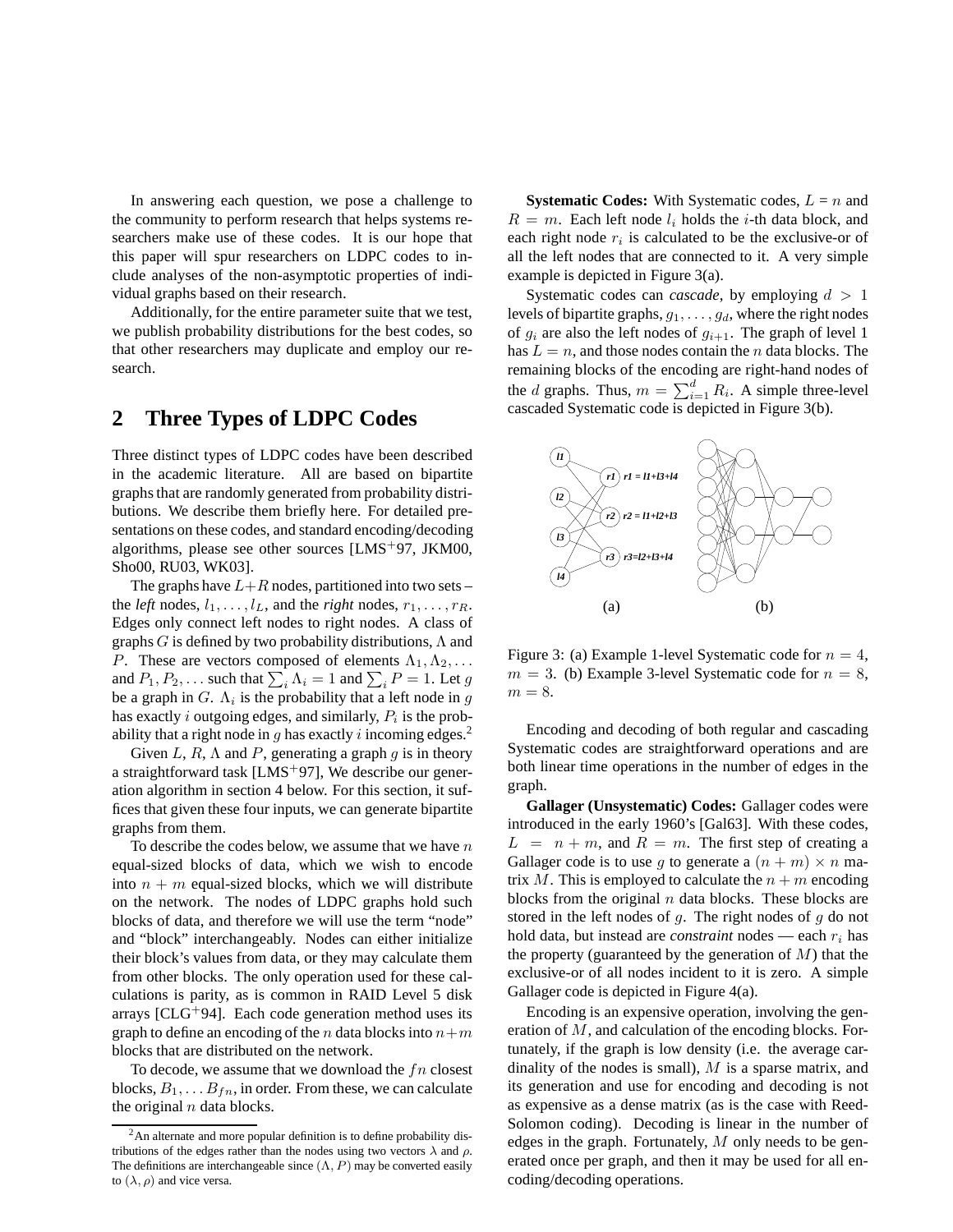

Figure 4: (a) Example Gallager code for  $n = 4$ ,  $m = 3$ . Note that the right nodes define constraints between the left nodes, and do not store encoding blocks. (b) Example IRA code for  $n = 4$ ,  $m = 3$ . The left and accumulator nodes are stored as the encoding blocks. The right nodes are just used for calculations.

**IRA Codes:** *Irregular Repeat-Accumulate (IRA)* Codes are Systematic codes, as  $L = n$  and  $R = m$ , and the information blocks are stored in the left nodes. However, an extra set of m nodes,  $z_1, \ldots, z_m$ , are added to the graph in the following way. Each node  $r_i$  has an edge to  $z_i$ . Additionally, each node  $z_i$  has an edge to  $z_{i+1}$ , for  $i < m$ . These extra nodes are called *accumulator* nodes. For encoding, only blocks in the left and accumulator nodes are stored – the nodes in  $R$  are simply used to calculate the encodings and decodings, and these calculations proceed exactly as in the Systematic codes. An example IRA graph is depicted in Figure 4(b).

### **3 Asymptotic Properties of Codes**

All three classes of LDPC codes have undergone asymptotic analyses that proceed as follows. A *rate*  $\mathcal{R} = \frac{n}{n+m}$ is selected, and then  $\Lambda$  and P vectors are designed. From these, it may be proven that graphs generated from the distributions in Λ and P can asymptotically *achieve capacity*. In other words, they may be successfully decoded with  $fn$ downloaded blocks, where  $f$  approaches 1 from above as  $n$ approaches ∞.

Unfortunately, in the real world, developers of widearea storage systems cannot break up their data into infinitely many pieces. Limitations on the number of physical devices, plus the fact that small blocks of data do not transmit as efficiently as large blocks, dictate that  $n$  may range from single digits into the thousands. Therefore, a major question about LDPC codes (addressed by **Question 1** above) is how well they perform when  $n$  is in this range.

| Name            | Source               | $#$ of         | Rate: $\left[\frac{1}{3}, \frac{1}{2}, \frac{2}{3}\right]$ |
|-----------------|----------------------|----------------|------------------------------------------------------------|
|                 |                      | Codes          |                                                            |
| L97A            | $[LMS+97]$           | 2              | [0,1,1]                                                    |
| L97B            | [LMS <sup>+97]</sup> | 8              | [0,4,4]                                                    |
| S99             | [Sho99]              | 19             | [4,7,8]                                                    |
| <b>SS00</b>     | <b>[SS00]</b>        | 3              | [0.3.0]                                                    |
| M <sub>00</sub> | [McE00]              | 14             | [0,6,8]                                                    |
| WK03            | <b>[WK03]</b>        | 6              | [0,6,0]                                                    |
| <b>RU03</b>     | [RU03]               | $\overline{c}$ | [0,2,0]                                                    |
| R <sub>03</sub> | [RGCV03]             | 8              | [0, 8, 0]                                                  |
| U03             | [Urb03]              | 22             | [6, 9, 7]                                                  |

| Name            | $\Lambda_{max}$ | $P_{max}$ | Developed  |  |
|-----------------|-----------------|-----------|------------|--|
|                 |                 |           | for        |  |
| L97A            | 1,048,577       | 30,050    | Systematic |  |
| <b>L97B</b>     | $8-47$          | 16-28     | Systematic |  |
| S99             | 2-3298          | $6 - 13$  | Gallager   |  |
| <b>SS00</b>     | $9 - 12$        | $7 - 16$  | Gallager   |  |
| M <sub>00</sub> | $2 - 20$        | $3 - 8$   | IR A       |  |
| <b>WK03</b>     | $11 - 50$       | $8 - 11$  | Gallager*  |  |
| <b>RU03</b>     | $8 - 13$        | $6 - 7$   | Gallager   |  |
| R <sub>03</sub> | 100             | 8         | $IRA*$     |  |
| U <sub>03</sub> | $6 - 100$       | 6-19      | Gallager   |  |

Table 1: The 80 published probability distributions ( $\Lambda$  and P) used to generate codes.

### **4 Assessing Performance**

Our experimental methodology is as follows. For each of the three LDPC codes, we have written a program to randomly generate a bipartite graph  $q$  that defines an instance of the code, given  $n, m, \Lambda, P$ , and a seed for a random number generator. The generation follows the methodology sketched in  $[LMS<sup>+</sup>97]$ :

For each left node  $l_i$ , its number of outgoing edges  $\xi_i$ is chosen randomly from  $\Lambda$ , and for each right node  $r_i$ , its number of incoming edges  $\iota_i$  is chosen randomly from  $P$ . This yields two total number or edges,  $T_L = \sum_{i=1}^{L} \xi_i$  and  $T_R = \sum_{i=1}^R \iota_i$  which may well differ by  $D > 0$ . Suppose  $T_L > T_R$ . To rectify this difference, we select a "shift" factor s such that  $0 \leq s \leq 1$ . Then we subtract sD edges randomly from the left nodes (modifying each  $\xi_i$  accordingly), and add  $(1-s)D$  edges randomly to the right nodes (modifying each  $\iota_i$  accordingly). This yields a total of  $T$ total edges coming from the left nodes and going to the right nodes.

Now, we define a new graph  $g'$  with  $T$  left nodes,  $T$ right nodes and a random matching of  $T$  edges between them. We use  $g'$  to define g, by having the first  $\xi_1$  edges of g' define the edges in g coming from  $l_1$ . The next  $\xi_2$ edges in  $g'$  define the edges coming from  $l_2$ , and so on. The right edges of  $g$  are defined similarly by the right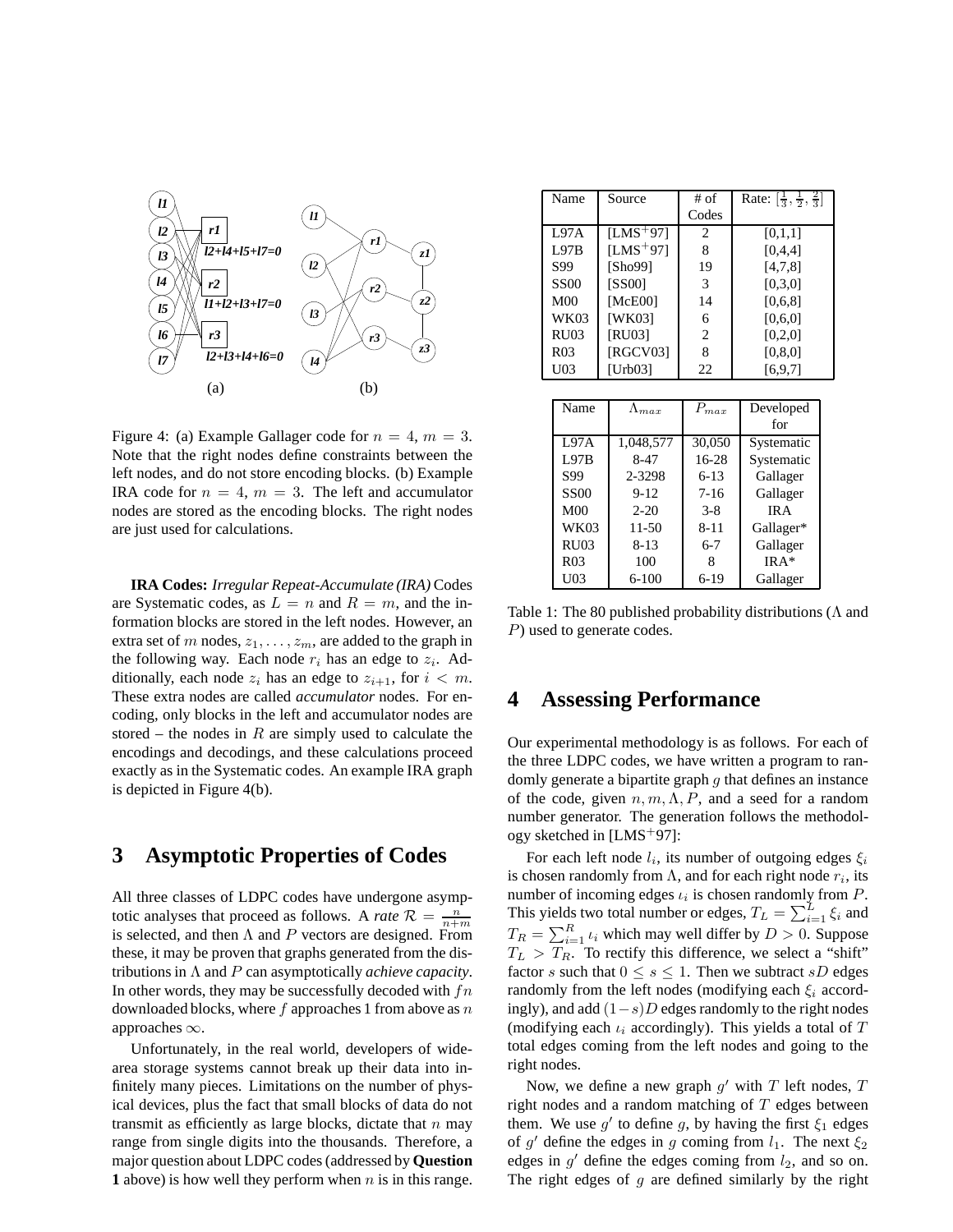edges of  $g'$  and  $\iota_i$ .

At the end of this process, there is one potential problem with  $g$  — there may be duplicate edges between two nodes, which serve no useful purpose in coding or decoding. We deal with this problem by deleting duplicate edges. An alternative method is to swap edges between nodes until no duplicate edges exist. We compared these two methods and found that neither outperformed the other, so we selected the edge deletion method since it is more efficient.

We evaluate each random graph by performing a Monte Carlo simulation of over 1000 random downloads, and calculating the average number of blocks required to successfully reconstruct the data. This is reported as the overhead factor f above. In other words, if  $n = 100$ ,  $m = 100$ , and our simulation reports that  $f = 1.10$ , then on average, 110 random blocks of the 200 total blocks are required to reconstruct the 100 original blocks of data from the graph in question.

Theoretical work on LDPC codes typically calculates the *percentage of capacity* of the code, which is  $\frac{1}{f}100\%$ . We believe that for storage applications, the overhead factor is a better metric, since it quantifies how many block downloads are needed on average to acquire a file.

### **5 Experiments**

**Code Generation:** The theoretical work on LDPC codes gives little insight into how the  $\Lambda$  and P vectors that they design will perform for smaller values of  $n$ . Therefore we have performed a rather wide exploration of LDPC code generation. First, we have employed 80 different sets of  $\Lambda$ and P from published papers on asymptotic codes. We call the codes so generated *published* codes. These are listed in Table 1, along with the codes and rates for which they were designed. The WK03 distributions are for Gallager codes on AWGN (Additive White Gaussian Noise) channels, and the R03 distributions are for IRA codes on AWGN and binary symmetric channels. In other words, neither is designed for the BEC. We included the former as a curiosity and discovered that they performed very well. We included the latter because distributions for IRA codes are scarce.

Second, we have written a program that generates random  $\Lambda$  and  $P$  vectors, determines the ten best pairs that minimize  $f$ , and then goes through a process of picking random  $\Lambda$ 's for the ten best P's and picking random P's for the ten best  $\Lambda$ 's. This process is repeated, and the ten best  $\Lambda$ /P pairs are retained for subsequent iterations. Such a methodology is suggested by Luby *et al* [LMS98]. We call the codes generated from this technique *Monte Carlo* codes.

Third, we observed that picking codes from some probability distributions resulted in codes with an extremely wide range of overhead factors (see section 6.4 below). Thus, our third mode of attack was to take the best performing instances of the published and Monte Carlo codes, and use their left and right node cardinalities to define new  $\Lambda$ 's and  $P$ 's. For example, the Systematic code in Figure 3(a) can be generated from any number of probability distributions. However, it defines a probability distribution where  $\Lambda = 0, 0.75, 0.25 >$  and  $P = 0, 0, 1 >$ . These new  $\Lambda$ 's and  $P$ 's may then be employed to generate new codes. We call the codes so generated *derived* codes.

**Tests:** The range of potential tests to conduct is colossal. As such, we limited it in the following way. We focus on three rates:  $\mathcal{R} \in \{\frac{1}{3}, \frac{1}{2}, \frac{2}{3}\}\$ . In other words,  $m = 2n$ ,  $m = n$ , and  $m = \frac{n}{2}$ . These are the rates most studied in the literature. For each of these rates, we generated the three types of codes from each of the 80 published distributions for all even *n* between 2 and 150, and for  $n \in \{250, \ldots, n\}$ 500, 1250, 2500, 5000, 12500, 25000, 50000, 125000} 3 . For Systematic codes, we tested cascading levels from one to six.

For Monte Carlo codes, we tested all three codes with all three rates for even  $n \leq 50$ . As shown in section 6.2 below, this code generation method is only useful for small  $n$ .

Finally, for each value of  $n$ , we used distributions derived the best current codes for all three coding methods (and all six cascading levels of Systematic codes) to generate codes for the ten nearest values of  $n$  with the same rate. The hope is that good codes for one value of  $n$  can be employed to generate good codes for nearby values of n.

In sum, this makes for over 100,000 different data points, each of which was repeated with over 100 different random number seeds. The optimal code and overhead factor for each data point was recorded and the data is digested in the following section.

### **6 Results**

Our computational engine is composed of 160 machines (Sun workstations running Solaris, Dell Pentium workstations running Linux, and a Macintosh PowerBook running OSX) which ran tests continuously for over a month. We organize our results by answering each of the questions presented in Section 1 above.

#### **6.1 Question 1**

*What kind of overhead factors can we expect for LDPC codes for small and large values of* n*?*

All of our data is summarized in Figure 5. For each value of  $n$  and  $m$ , the coding and generation method that

<sup>&</sup>lt;sup>3</sup>One exception is  $n = 125000$  for  $\mathcal{R} = \frac{1}{3}$ , due to the fact that these graphs often exceeded the physical memory of our machines.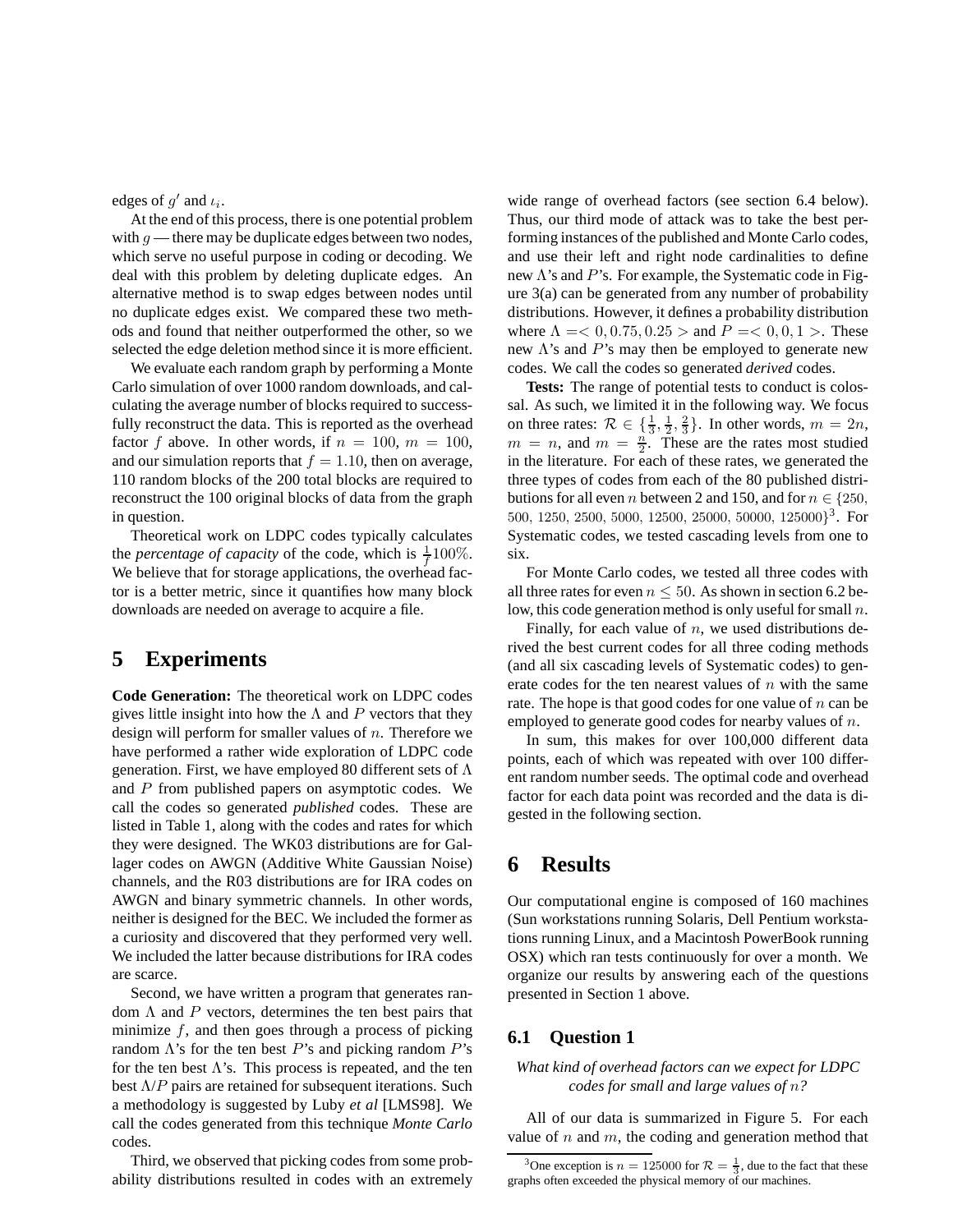produces the smallest overhead factor is plotted.



Figure 5: The best codes for all generation methods for  $1 \le n \le 125,000$ , and  $\mathcal{R} = \frac{1}{3}, \frac{1}{2}, \frac{2}{3}$ .

All three curves of Figure 5 follow the same pattern. The overhead factor starts at 1 when  $m = 1$  or  $n = 1$ , and the Systematic codes become simple replication/parity codes with perfect performance. Then the factor increases with  $n$  until  $n$  reaches roughly twenty at which point it levels out until  $n$  increases to roughly 100. At that point, the factor starts to decrease as  $n$  increases, and it appears that it indeed goes to one as  $n$  gets infinitely large.

Although we only test three rates, it certainly appears that the overhead factor grows as the rate approaches zero. This is intuitive. At one end, any code with a rate of one will have an overhead factor of one. At the other, consider a one-level Systematic code with  $n = 3$  and  $m = \infty$ . There are only seven combinations of the left nodes to which a right node may be connected. Therefore, the right nodes will be partitioned into at most  $\frac{m}{7}$  groups, where each node in the group is equivalent. In other words, any download sequence that contains more than one block from a node group will result in overhead. Clearly, this argues for a higher overhead factor.

**Challenge for the Community**: The shape of the curves in Figure 5 suggests that there is a lower bound for overhead factor as a function of n and  $m$  (or alternatively as a function of n and  $\mathcal{R}$ ). It is a challenge to the theoretical community to quantify this lower bound for *finite* values of  $n$  and  $m$ , and then to specify exact methods for generating optimal or near optimal codes.

**Distributions:** So that others may take advantage of our simulations, we publish the  $\Lambda$  and P values used to generate the codes depicted in Figure 5 at http://www. cs.utk.edu/˜plank/ldpc.

#### **6.2 Question 2**

#### *Are the three types of codes equivalent, or do they perform differently?*

They perform differently. Figure 6 shows the best performing of the three different codes for  $\mathcal{R} = \frac{1}{2}$  (the other rates are similar [PT03], and are omitted for brevity). For small values of *n*, Systematic codes perform the best. However, when  $n$  roughly equals 100, the IRA codes start to outperform the others, and the Gallager codes start to outperform the Systematic codes. This trend continues to the maximum values of  $n$ .



Figure 6: Comparing methods,  $\mathcal{R} = \frac{1}{2}$ 

Unfortunately, since the theoretical work on LDPC codes describes only asymptotic properties, little insight can be given as to why this pattern occurs. One curious point is the relationship between one-level Systematic codes and Gallager codes. It is a trivial matter to convert a one-level Systematic code into an equivalent Gallager code by adding m left nodes,  $l_{n+1}, \ldots, l_{n+m}$  to the Systematic graph, and m edges of the form  $(l_{n+i}, r_i)$  for  $1 \leq i \leq m$ . This fact would seem to imply that overhead factors for one-level Systematic codes would be similar to, or worse than Gallager codes. However, when  $n < 50$ , the one-level Systematic codes vastly outperform the others; the Gallager codes perform the worst. To explore this point, we performed this conversion on a Systematic graph where  $n = m = 20$ , and the overhead factor is 1.16. The node cardinalities of the equivalent Gallager graph were then used to generate values of  $\Lambda$  and P, which in turn were used to generate 500 new Gallager graphs with the exact same node cardinalities. The *minimum* overhead factor of these graphs was 1.31 (the average was 1.45, and the maximum was 1.58). This suggests that for smaller graphs, perhaps  $\Lambda$  and P need to be augmented with some other metric so that optimal codes can be generated easily.

**Challenge to the community**: A rigorous comparison of the practical utility of the three coding methods needs to be performed. In particular, a computationally attractive method that yields (near) optimal codes for fi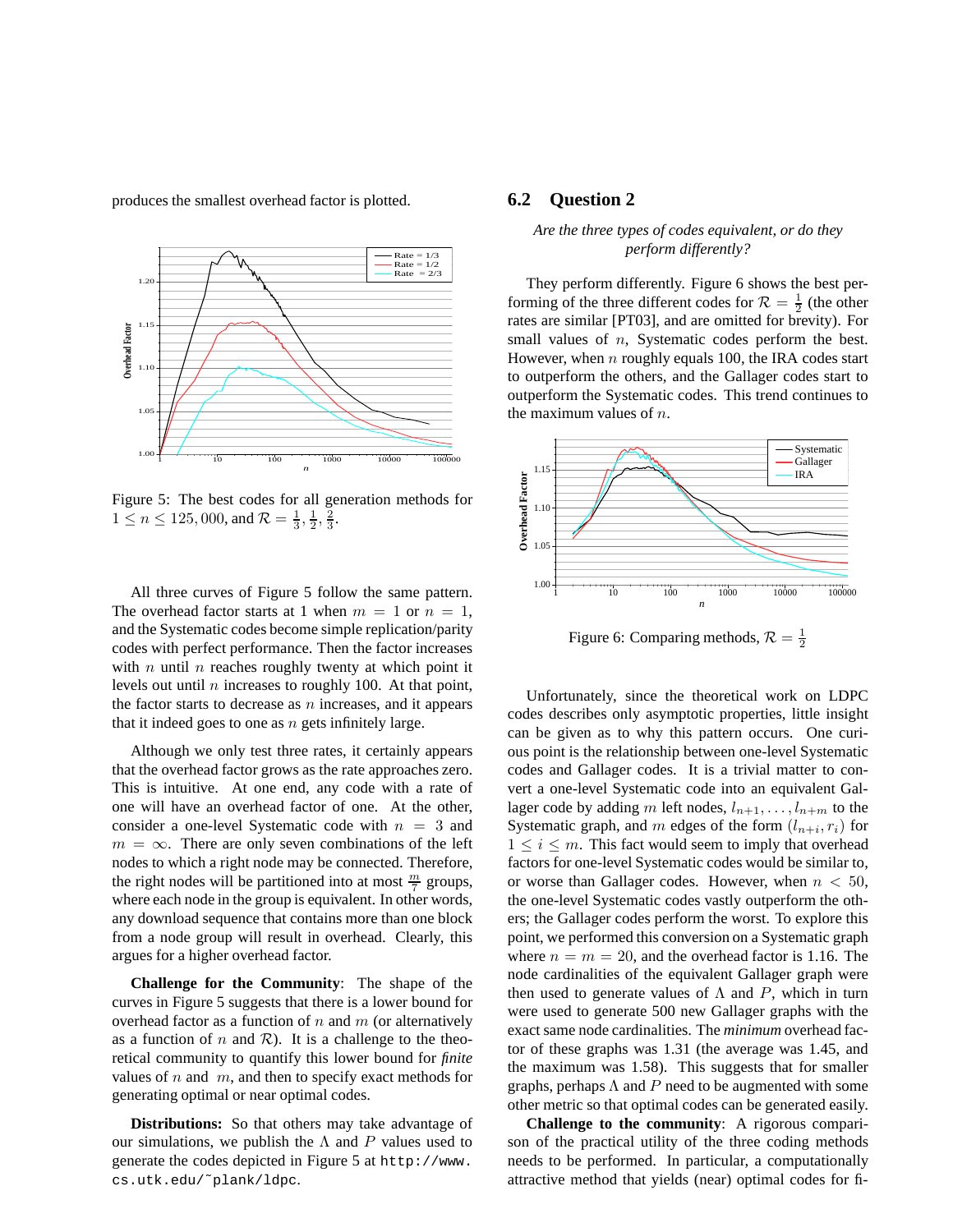nite  $n$  would be exceptionally useful. This is highlighted by the fact that one-level Systematic codes vastly outperform Gallager codes for small  $n$ , even though equivalent Gallager codes may be constructed from the Systematic codes.

#### **6.3 Question 3**

#### *How do the published distributions fare in producing good codes for finite values of* n*?*

In the next two graphs, we limit our scope to  $R = \frac{1}{2}$ , as the results for the other two rates are similar. First, we present the performance of the three code generation methods for the three coding methods for small  $n$  in Figure 7. As in the other graphs, the best performing instance for each value of  $n$  is plotted.



Figure 7: Performance of various codes for  $n \le 150$  when  $\mathcal{R}=\frac{1}{2}.$ 

In all coding methods, the Monte Carlo generation method produces better codes than the published distributions when  $n$  is roughly less than 15. At that point, the exponential number of possible  $\Lambda/P$  combinations drastically reduces the effectiveness of Monte Carlo code generation. From that point until  $n$  is in the high doubledigits, the performance of the published codes is worse than the derived codes. As  $n$  grows past 100, the derived and published codes perform roughly equally. Thus, for small n(< 100), the answer to Question 3 is clearly *inadequately*.

Figure 8 addresses which published distributions perform well in generating small codes. Each graph plots four curves – the best codes generated from distributions designed for the particular code and rate, the best codes generated from distributions designed for the particular code,



Figure 8: Performance of published distributions for  $n \leq$ 150 when  $\mathcal{R} = \frac{1}{2}$ .

but not for the rate, the best codes generated from distributions designed for other codes, and a reference curve showing the best codes from Figure 7.

In all three graphs, the worst codes were generated from distributions designed for the particular code, but for a different rate. In both the Gallager and IRA codes, the best codes were generated from distributions designed for the code and rate; and in the Systematic codes, the best codes were clearly derived from distributions designed for *other* codes. Clearly, the derivation of good Systematic codes for small  $n$  is not well understood at this point.



Figure 9: Performance of all codes and rates for large n.

For large  $n$ , we plot the best published and derived codes for all rates and coding methods in Figure 9. Note that in each graph, the y-axis has a different scale. There are several interesting features of these graphs. In the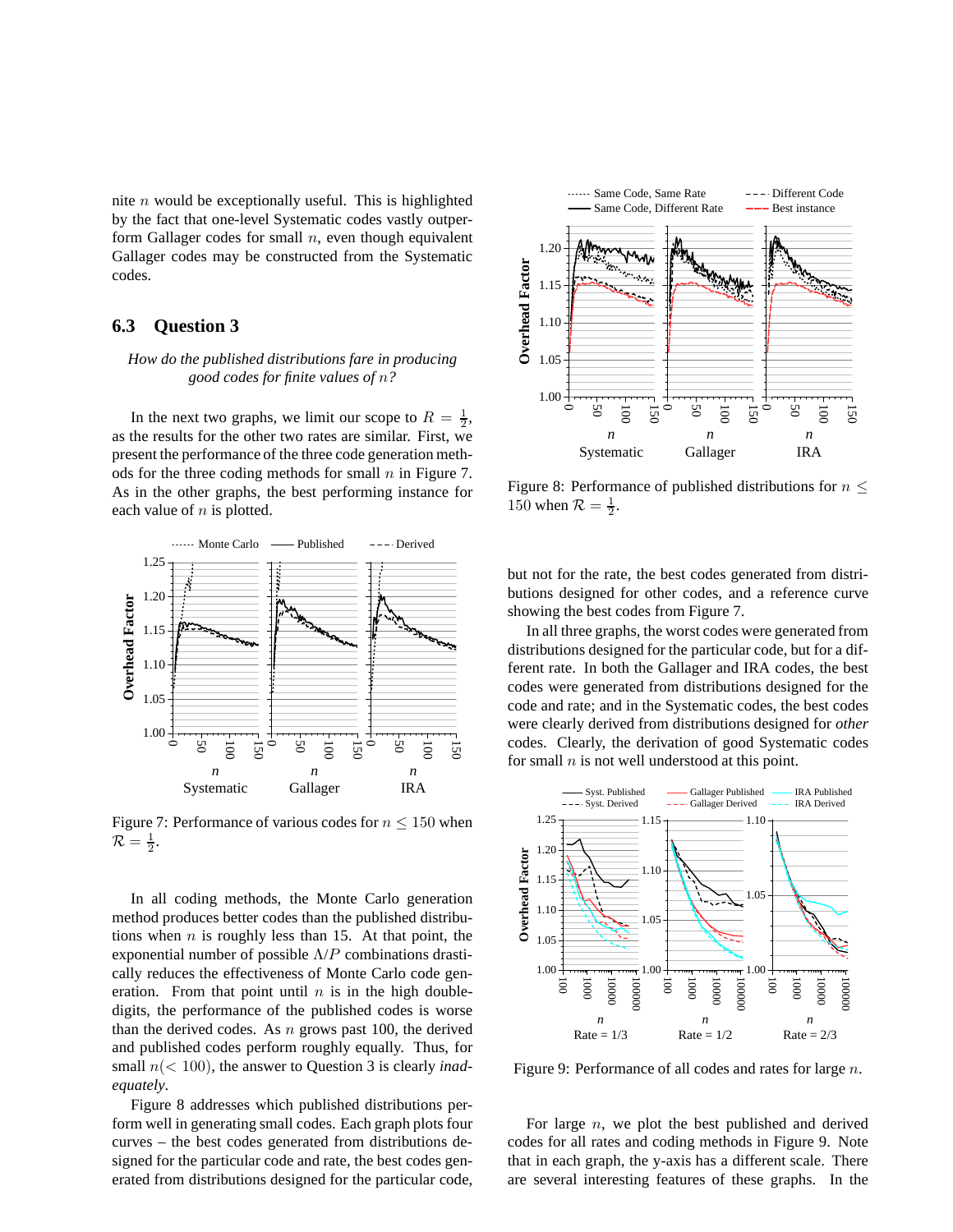middle graph, where  $\mathcal{R} = \frac{1}{2}$ , the published distributions perform best relative to the derived distributions. This is not surprising, since the bulk of the published distributions (46 of the 80) are for  $\mathcal{R} = \frac{1}{2}$ . For  $\mathcal{R} = \frac{2}{3}$ , all three coding methods perform similarly in their best instances. For  $\mathcal{R} = \frac{1}{3}$ , it is not surprising that the published distributions fare poorly in relation to the derived distributions, since only 10 of the 80 published distributions are for  $\mathcal{R} = \frac{1}{3}$ , and these are only for Gallager codes. It is interesting that given this fact, the derived IRA codes significantly outperform the others. It is also interesting that the published IRA codes for  $\mathcal{R} = \frac{2}{3}$  perform so poorly in comparison to the derived codes.

As in the results on small  $n$ , in analyzing which distributions produce good graphs for large  $n$ , we found that for IRA and Gallager codes, the best codes are produced by distributions designed specifically for the code and rate. For Systematic codes, the best codes are produced by distributions for *other* codes. We omit the data here for brevity. It may be obtained in [PT03].

#### **6.4 Question 4**

*Is there a great deal of random variation in code generation from a given probability distribution?*

Obviously, this depends on the distribution, and how the distribution is utilized. In Table 2, we select six probability distributions in order to test their variation in code generation. For each of the distributions, we generated over 1000 random codes for  $n = 125,000$ , and present a digest of the results in Figure 10. For each distribution we draw a Tukey plot [Tuf83], which shows the quartiles for the data and its mean.

| Source          | Code       | Rate     | Rate |           | $\boldsymbol{P}$ |
|-----------------|------------|----------|------|-----------|------------------|
|                 |            | Designed | Used | range     | range            |
| S99             | Gallager   | 2/3      | 2/3  | 2         | 6                |
| S99*            | Gallager   | 2/3      | 1/2  | 2         | 6                |
| <b>RU03</b>     | Gallager   | 1/2      | 1/2  | $2 - 13$  |                  |
| U <sub>03</sub> | Gallager   | 1/2      | 1/2  | $2 - 100$ | $10 - 11$        |
| R <sub>03</sub> | <b>IRA</b> | 1/2      | 1/2  | $2 - 100$ |                  |
| L97A            | Syst.      | 1/2      | 2/3  | $3-1M$    | 11-30K           |

Table 2: Range of code generation for given probability distributions.

The first distribution, S99, from [Sho99], is for a regular graph, where the left nodes each have two outgoing edges, and the right nodes have six incoming edges. As such, we expect little random deviation, which is borne out by the experiments. (We do expect some, because of the random nature of graph generation and of the downloading simulation).



Figure 10: The variation in code generation for six selected distributions,  $n = 125,000$ .

S99\* uses the same distribution, but for a different rate. As described in Section 4, when the total number of edges generated by the left and right nodes do not match, edges are added to or subtracted from random nodes until they do match. Thus, even a regular distribution such as this one, when employed for the wrong rate as in this instance, can generate a wide variety of graphs. It is interesting that this distribution produces better codes for the wrong rate, both in the best and median case, than the rate for which it is developed. It is also interesting that this regular graph, which theoretically should achieve an asymptotic overhead factor of  $\frac{1}{0.68731} = 1.45$  for  $\mathcal{R} = \frac{2}{3}$  [Sho99], in actuality achieves a far better one for both rates.

The next two distributions, RU03 and U03, are for Gallager graphs with rate  $\frac{1}{2}$ . RU03 is *right regular*, meaning all right-hand nodes have the same number of incoming edges, which is a desirable property, because it simplifies code analysis and distribution generation [Sho99, RU03]. U03 is nearly right regular. Both distributions generate codes with a large spread in performance; however, both have the desirable quality that their medians are very close to their minimum values. In other words, one does not have to generate many codes to get one that performs optimally or near optimally.

The next distribution, for IRA graphs, is also right regular, but has far less desirable generation properties, as it has a very large range of overhead factors, and its median is extremely high. The last distribution, for two-level Systematic codes, is one whose nodes have an exceptionally large range of cardinalities – over a million for left nodes (although with  $n = 125,000$ , the range is reduced to 32,769), and over 30,000 for right nodes. Interestingly, though, its range of overhead factors is less than R03, although it is still a large range.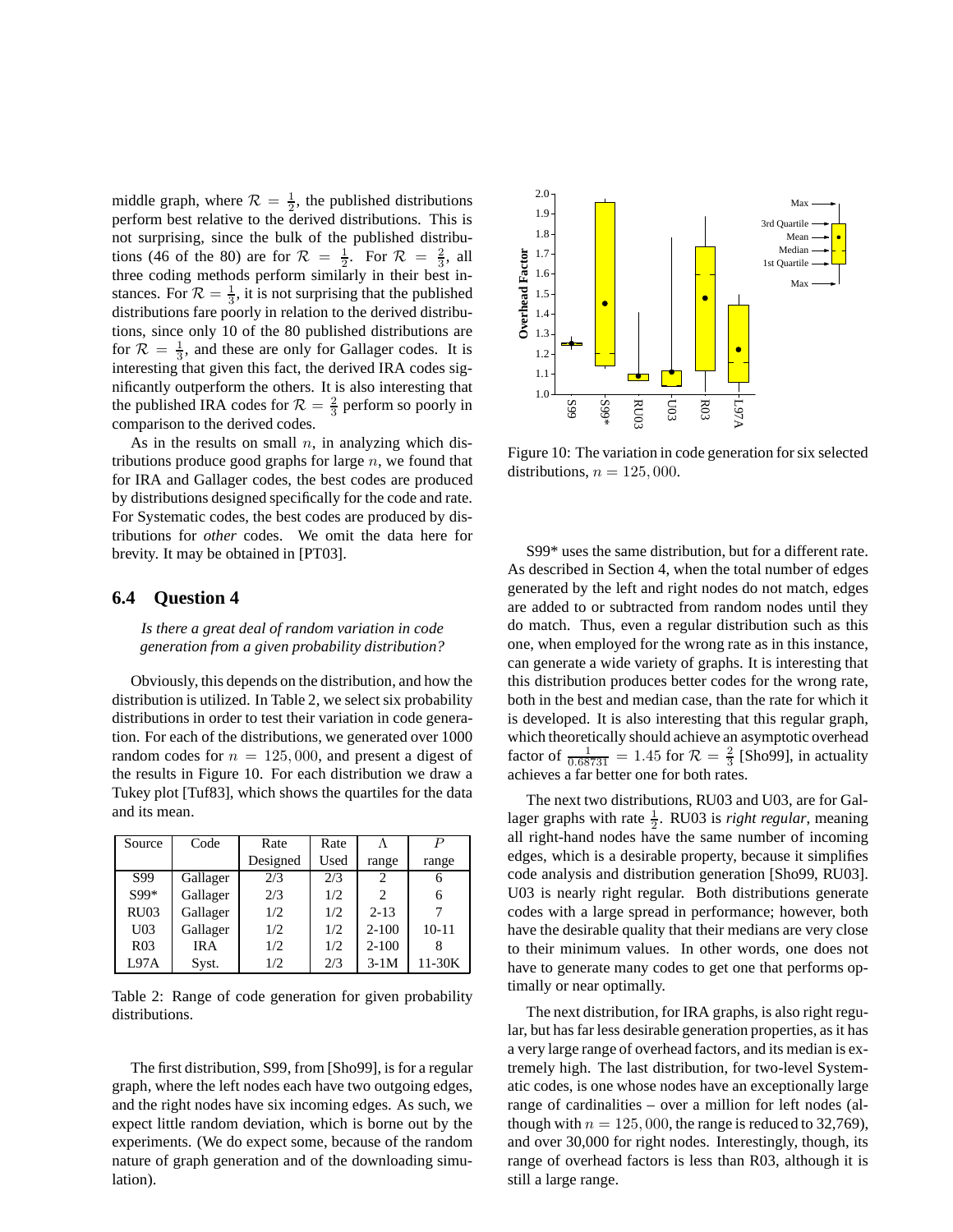While more distributions can be displayed, the bottom line remains the same — some distributions yield good codes with only a few iterations of code generation. Others require a longer time to generate good codes. Clearly, one must generate multiple instances of codes to find one that performs well for given values of  $n$  and  $m$ .

**Challenge To The Community**: Besides asymptotic performance, some measure of how quickly a distribution yields good codes in practice should be developed. While distributions such as R03 for IRA graphs and L97A for Systematic graphs do produce excellent codes, they only do so in relatively rare cases, and thus are difficult to utilize.

#### **6.5 Question 5**

#### *How do the codes compare to Reed-Solomon coding?*

The Digital Fountain authors have demonstrated that Tornado codes greatly outperform Reed-Solomon codes for  $\mathcal{R} = \frac{1}{2}$  and large *n* [BLMR98]. On the other end of the spectrum, the implementers of OceanStore, a highly distributed file system, selected Reed-Solomon coding for their erasure-based archival service, employing small values of *n* and a rate of  $\frac{1}{4}$  [RWE<sup>+</sup>01]. In the middle of these two extremes resides a gray area, which is exacerbated by the fact that the literature on LDPC codes is heavy on theory and light on practice.

Answering this question thoroughly is beyond the scope of this paper. However, as a "teaser," we present example results of a basic simulation, where timings of wide-area downloads to a client (Dell Precision 330, with an Intel Pentium 4 processor) on a wireless network were combined with timings of the processor reconstructing those blocks using both LDPC codes, and a public-domain implementation of Reed-Solomon codes [Pla03]. These timings were used to calculate the average time to download a 1 GB file using Reed-Solomon coding and the three kinds of LDPC codes. The results are plotted in Figure 11.

For each value of  $n$ , we break the file into  $n$  equal size blocks, and calculate the appropriate number of coding blocks. We then use our timings and best LDPC codes to calculate the average download times given that the downloaded blocks arrive in random order. We plot results for all  $n \leq 150$ . We include the "perfect" download time in these graphs – this is the optimal time to download the file without coding (or erasures).

For all rates, Reed-Solomon coding outperforms the LDPC codes for small values of  $n (n < 36$  for  $\mathcal{R} = \frac{1}{3}$ ,  $n < 26$  for  $\mathcal{R} = \frac{1}{2}$ , and  $n < 12$  for  $\mathcal{R} = \frac{2}{3}$ ). This is due to the perfect overhead factor of Reed-Solomon codes as compared to the LDPC codes. However, the performance of Reed-Solomon coding rapidly deteriorates because of its expensive arithmetic operations and its  $O(n^3)$  matrix



Figure 11: Example comparison of LDPC and Reed-Solomon codes downloading a 1 GB file to a client on a wireless network.

inversion. Focusing solely on the LDPC codes, the Systematic codes outperform the IRA codes, which in turn outperform the Gallager codes. This is due to the fact that the underlying graphs have fewer edges – the Gallager graphs have  $m$  more left nodes than the others, and the IRA graphs have an extra  $2m - 1$  edges for the accumulator nodes.

The complete simulation (in [PT03]) gives the following insights with regard to Question 5: As download speeds improve, rates increase, and  $n$  increases, LDPC codes significantly outperform Reed-Solomon codes. However, when  $n$  is small and the download speeds are slow, Reed-Solomon coding can significantly outperform LDPC codes.

**Challenge to the Community**: The simulation used to produce this example was simplistic in that it employed simple equations based on average values. In reality, download speeds can vary greatly from block to block, following non-trivial probability distributions. A better analysis of Question 5 needs to be performed, which either performs actual downloads of data on the wide-area network, or employs download traces to simulate downloads. Additionally, Cauchy Reed-Solomon coding  $[BKK^+95]$ should be evaluated, as it performs arithmetic operations in  $GF(2^1)$  for all values of n and m.

### **7 Conclusion**

This paper has performed a practical exploration of the utility of LDPC codes for wide-area network storage applications. While the asymptotic properties of these codes have been well studied, we have attempted to illuminate their performance for finite systems by addressing five